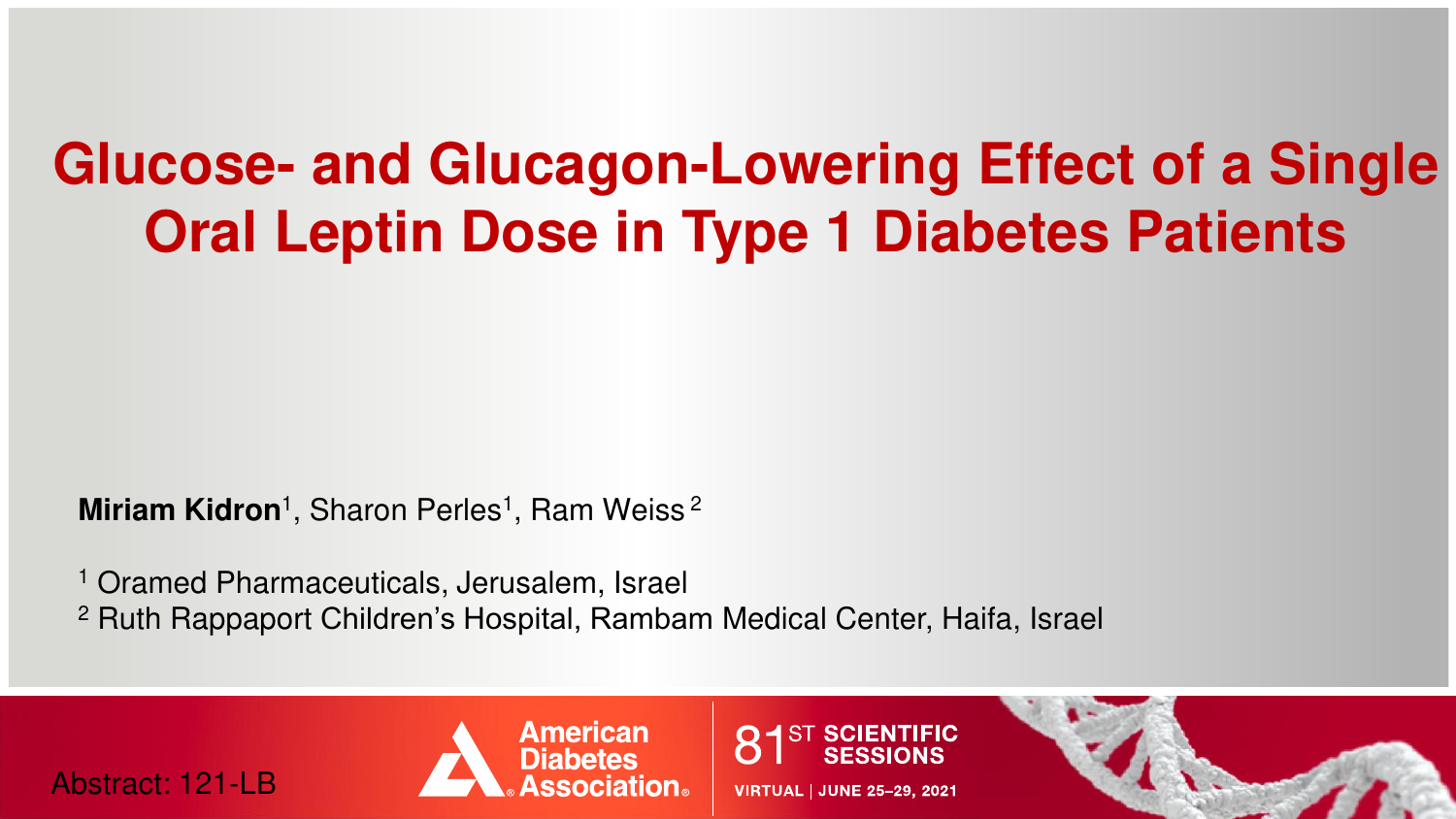# **FINANCIAL DISCLOSURE**

**Presenter:** Miriam Kidron, PhD Oramed Pharmaceuticals: Chief Scientific Officer

**Co-author: Sharon Perles** Oramed Pharmaceuticals: employee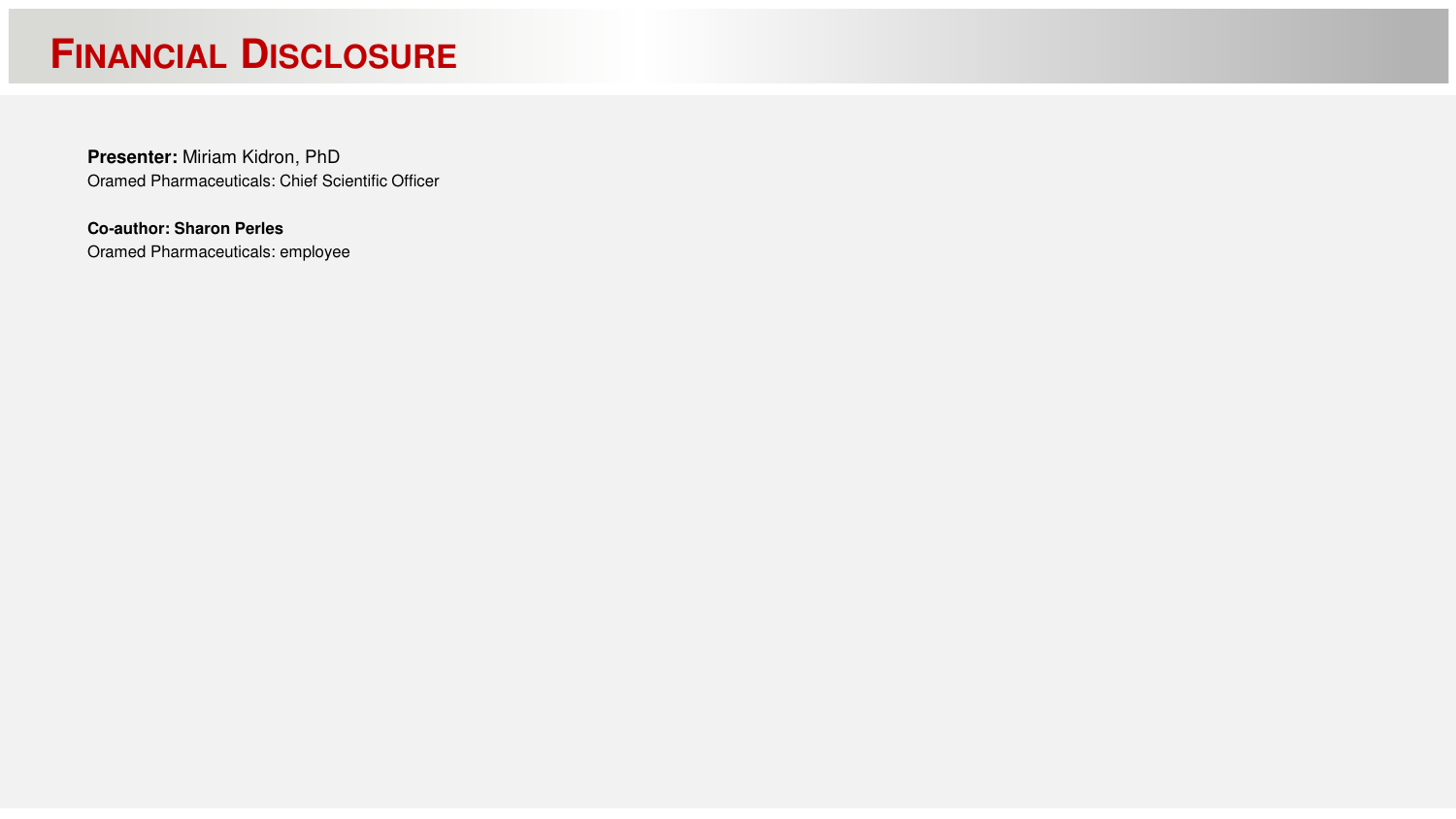#### **BACKGROUND/OBJECTIVE**

| <b>LEPTIN</b> |
|---------------|
| and           |
| T1DM          |

While historically thought to be involved in long-term regulation of appetite and energy expenditure, leptin is now known to regulate food absorption, mucus secretion, intestinal motility and inflammatory processes. Leptin was shown to directly inhibit glucose uptake and reduce glucagon levels and insulin requirements in NOD mice, to ameliorate hyperglycemia in a T1D mouse model, and reduce insulin requirements in patients with insulin-resistant diabetes.

**Tx BARRIERS**

Leptin-based drugs are currently only available in injectable forms, and suffer from a short halflife in the circulation. Oral protein-based drugs are poorly absorbable owing to their high molecular weight and hydrophilicity, and are susceptible to mechanical and enzymatic degradation along the gastrointestinal tract.

**ORMD-0701**

ORMD-0701 is a novel oral human leptin formulation, which integrates both a species-specific protease inhibitor that provides a protective environ for active ingredients, and a potent absorption enhancer that promotes absorption of the active ingredient across the intestinal epithelium.

**OBJECTIVE** This first-in-human, placebo-controlled trial, aimed to assess the safety and short-term effects of a single ORMD-0701 dose (3 mg leptin) administered to fasting patients with T1D.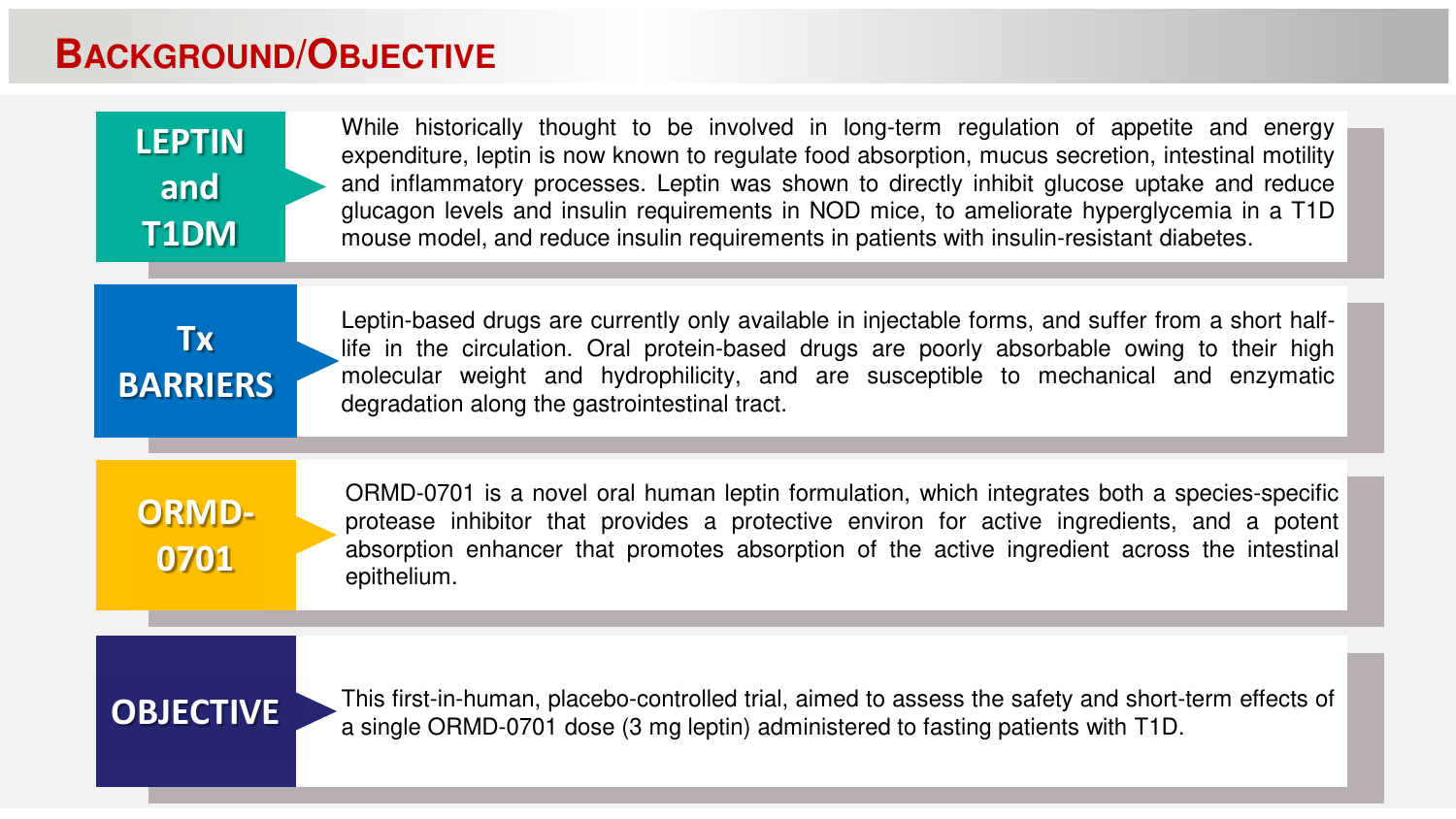### **DESIGN AND INCLUSION CRITERIA**



#### **INCLUSION/EXCLUSION CRITERIA**

- Adult (ages 18-50) T1DM patient
- Treated with insulin pump
- Glucose >100 mg% and <280 mg%
- No additional hypoglycemic treatments
- No gastrointestinal disease
- Informed consent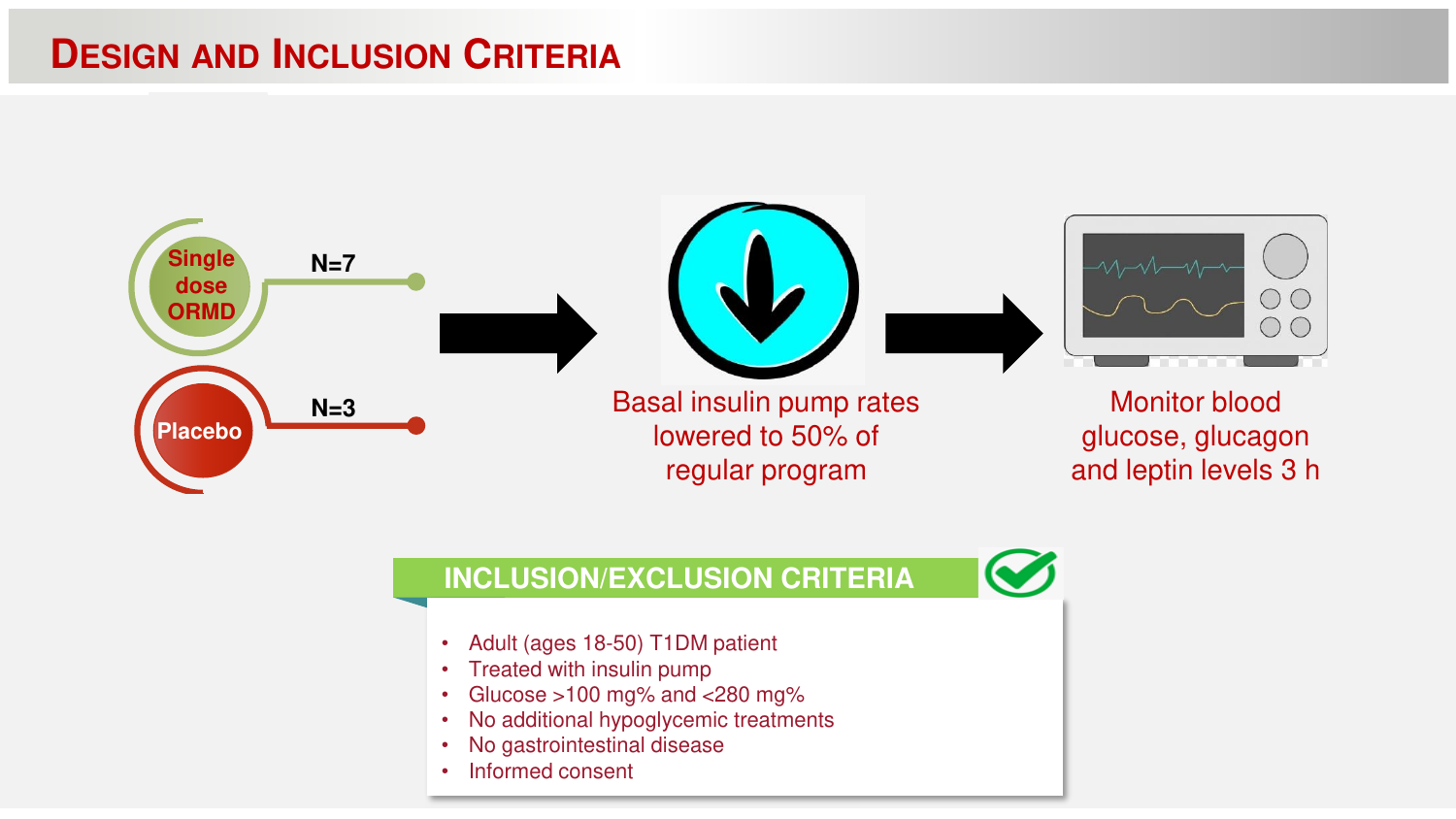# **PATIENT DEMOGRAPHICS AND BASELINE CHARACTERISTICS**

|                                                   | <b>PLACEBO</b><br>$N=3$ | <b>ORMD-0701</b><br>$N=7$ |
|---------------------------------------------------|-------------------------|---------------------------|
| <b>Sex, n (%)</b><br><b>Male</b>                  | 3(100)                  | 7(100)                    |
| Race, n (%)<br>White                              | 3(100)                  | 7(100)                    |
| Age, (y)<br>Mean [Std]                            | 29.6(3.8)               | 30.7(10.6)                |
| <b>BMI,</b> $(m/kg2)$<br>Mean [Std]               | 25.9(3.8)               | 26.5(5.1)                 |
| Fat, $(\%)$<br>Mean [Std]                         | 17.5(6.5)               | 21.2(8.3)                 |
| Time from diagnosis, $(y)$<br>Mean [Std]          | 16.7(5.7)               | 15.6 (6.7)                |
| <b>Diabetes meds, (n)</b><br>Humolog<br>Novorapid | 1<br>2                  | 4<br>3                    |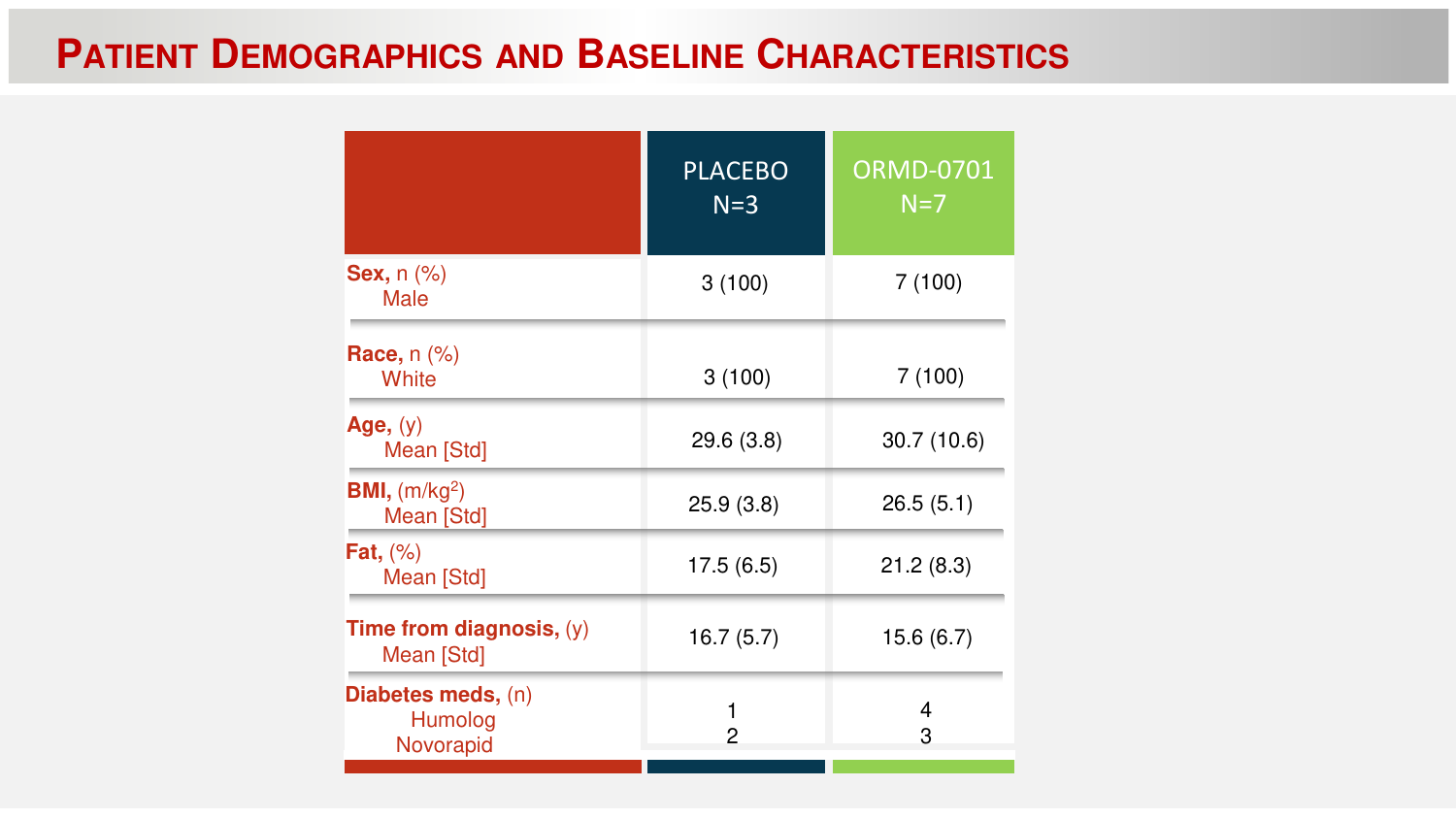#### **GLUCOSE – PERCENT CHANGE FROM BASELINE**



Glucose change from baseline  $AUC_{30-120}$  was -0.43 mmol\*min/L in the active group versus 0.24 mmol\*min/L in the placebo group.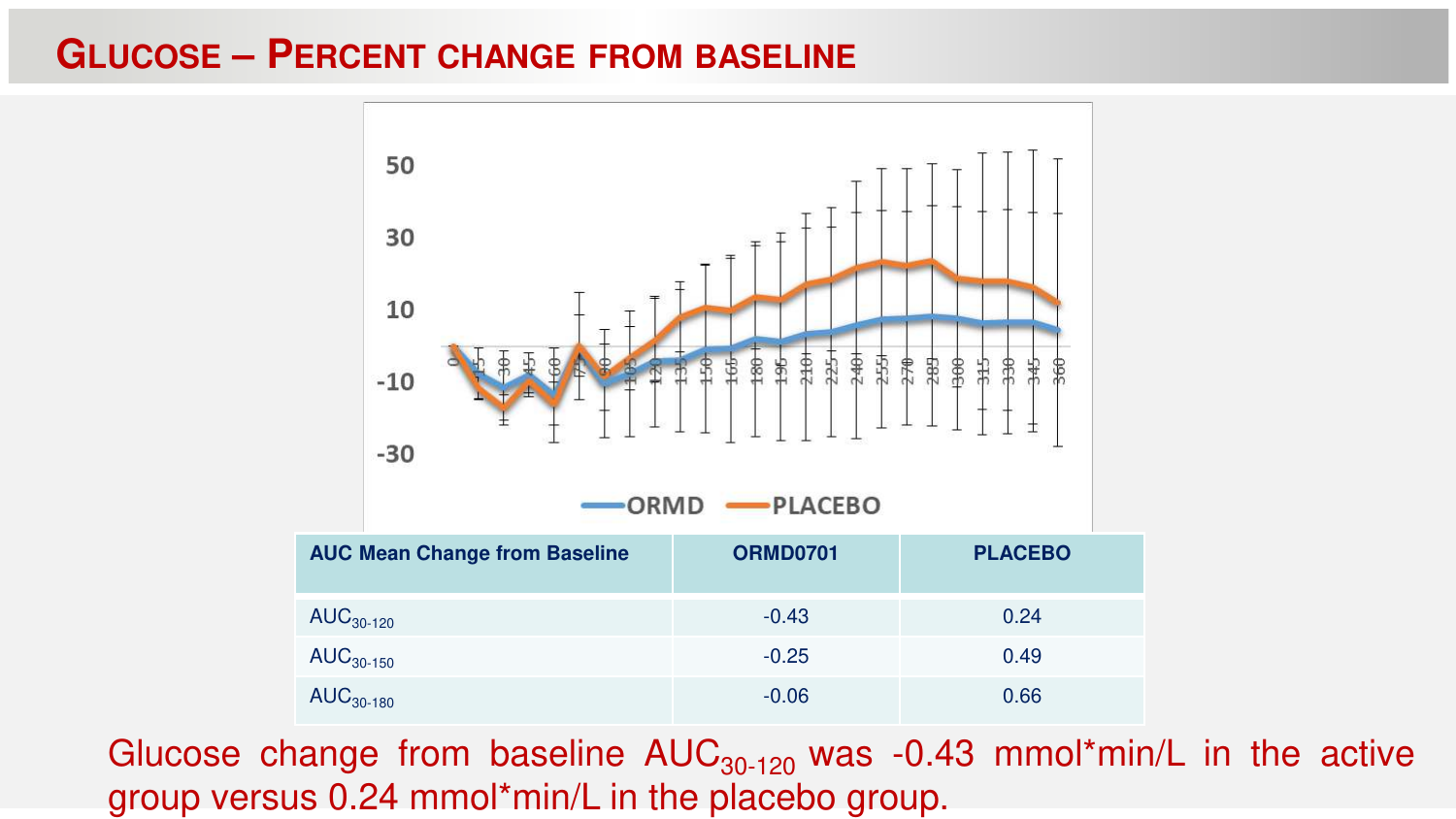### **GLUCAGON – PERCENT CHANGE FROM BASELINE**

| <b>AUC Mean Change from</b><br><b>Baseline</b> | <b>ORMD0701</b> | <b>PLACEBO</b> |
|------------------------------------------------|-----------------|----------------|
| $AUC_{30-90}$                                  | $-0.61$         | $-0.39$        |
| $AUC105-165$                                   | $-0.45$         | $-1.13$        |
| $AUC180-240$                                   | 1.43            | $-0.95$        |
| AUC <sub>255-315</sub>                         | 0.63            | $-1.13$        |
| $AUC_{330-360}$                                | $-0.78$         | $-0.46$        |

Glucagon change from baseline  $AUC_{30-90}$  was -0.61 ng\*min/L and -0.39 ng\*min/L in the active and placebo treatment groups, respectively.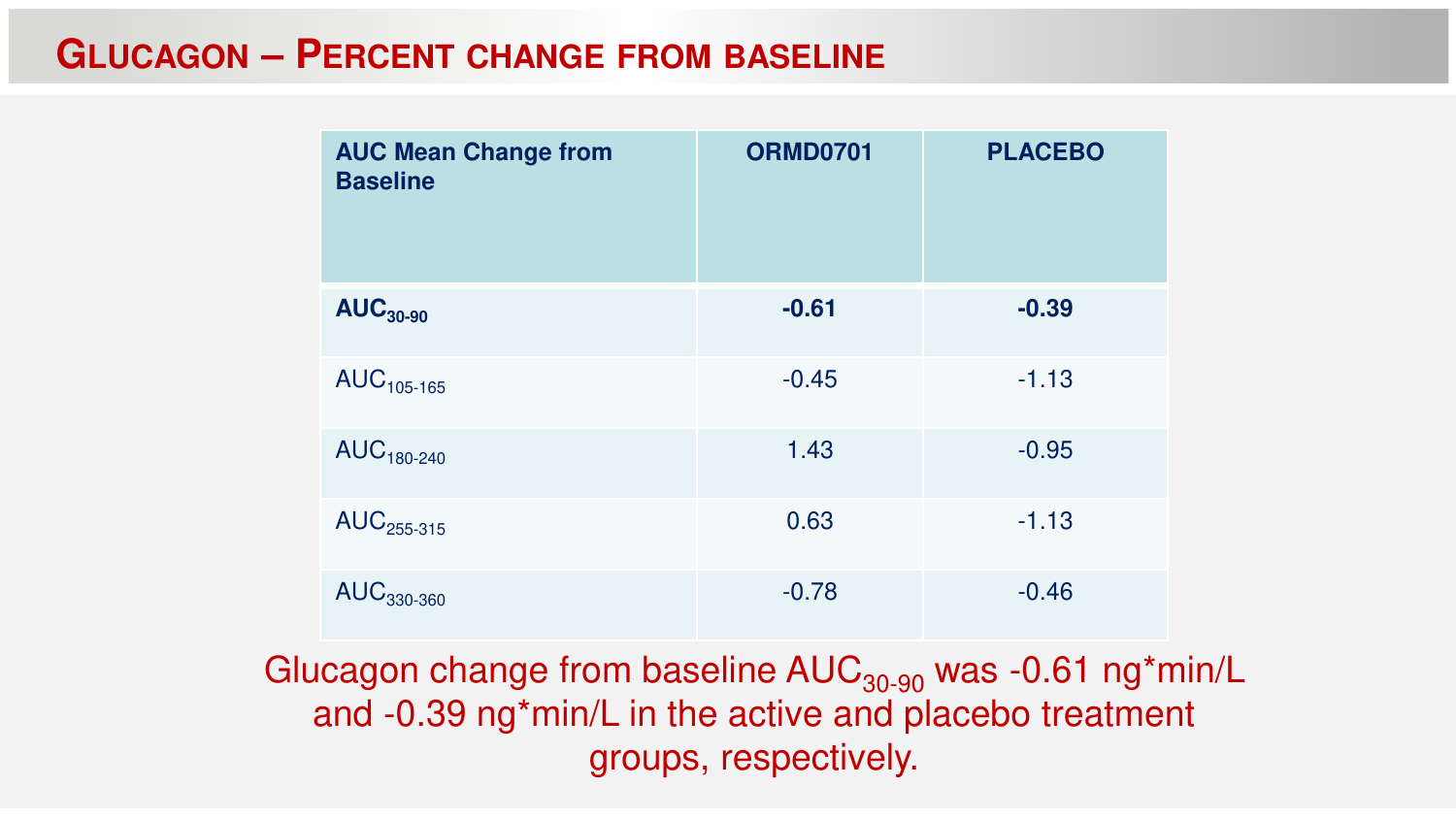# **LEPTIN (NG/ML)**



#### No significant changes in blood leptin levels were detected in either cohort.